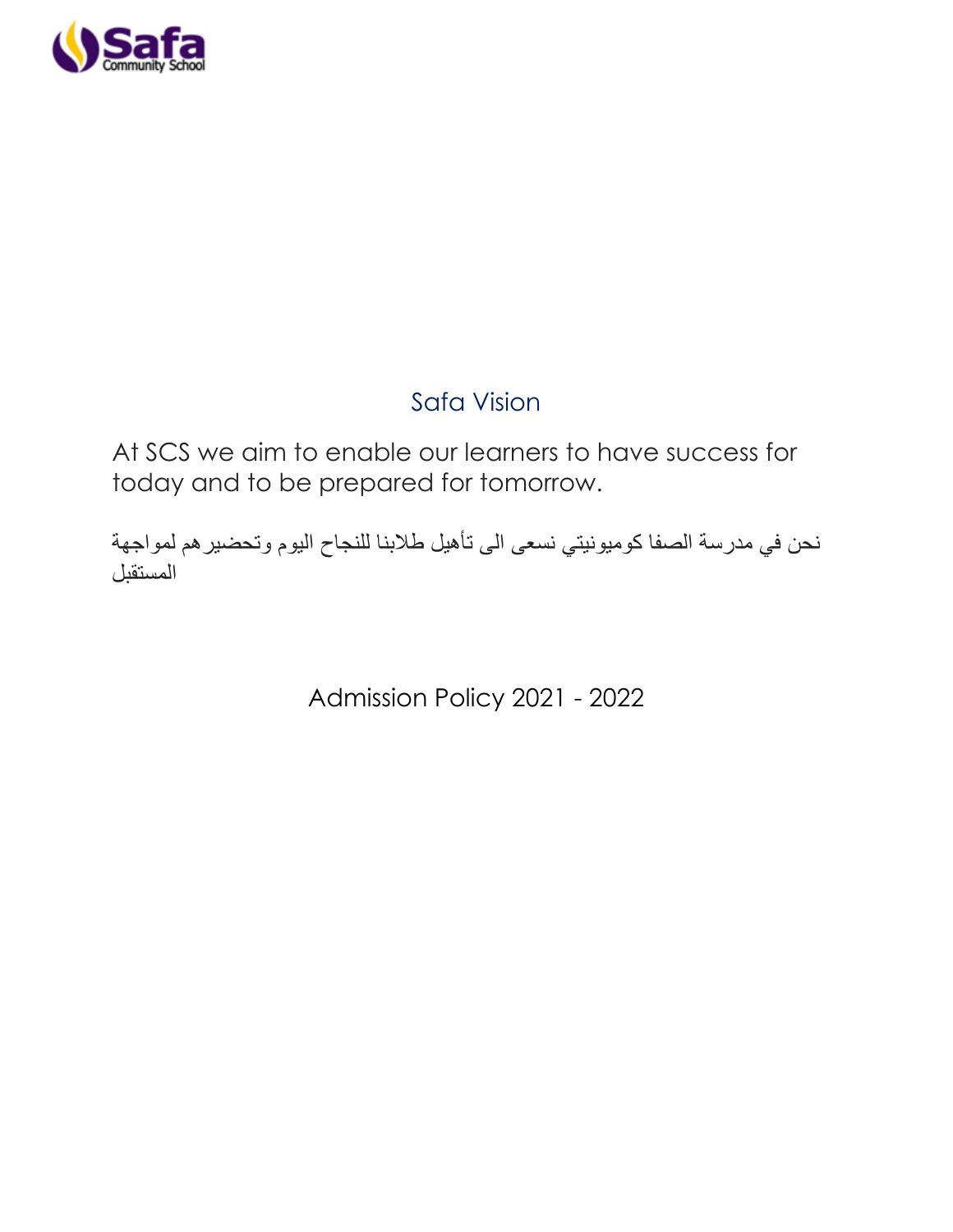## **Philosophy**

To support families and children with varied learning abilities and ensure a transparent and effective admission process.

### **Objectives**

- To achieve the vision of Safa Community School.
- To support parents in understanding the admission process at Safa Community School.
- To support the school by selecting a diverse student body to enrich the student community that promotes the values of Safa Community School.
- To adhere to the KHDA guidelines and UAE laws while facilitating student admission.

## **Quality Control**

The admission policy will be reviewed annually to include any amendments in KHDA guidelines and in the UAE Laws. The School Registrar is responsible for the successful implementation of this policy. The school executive leadership team will carry out the review annually.

#### **Introduction**

Safa Community School aims to provide an education of the highest quality for every child. The school is committed to maximising the learning potential of every child and through a range of creative, imaginative and challenging learning experiences, children develop lifelong learning skills.

We instil in all children, a sense of responsibility and an understanding of the need for tolerance, empathy, courtesy and consideration to others.

## **Application Process**

The Admission process starts by visiting the school website and filling up an online application form from the admission section. The necessary admission documents are requested to be uploaded within the online application or can be submitted at school. The direct link for the online application is given below.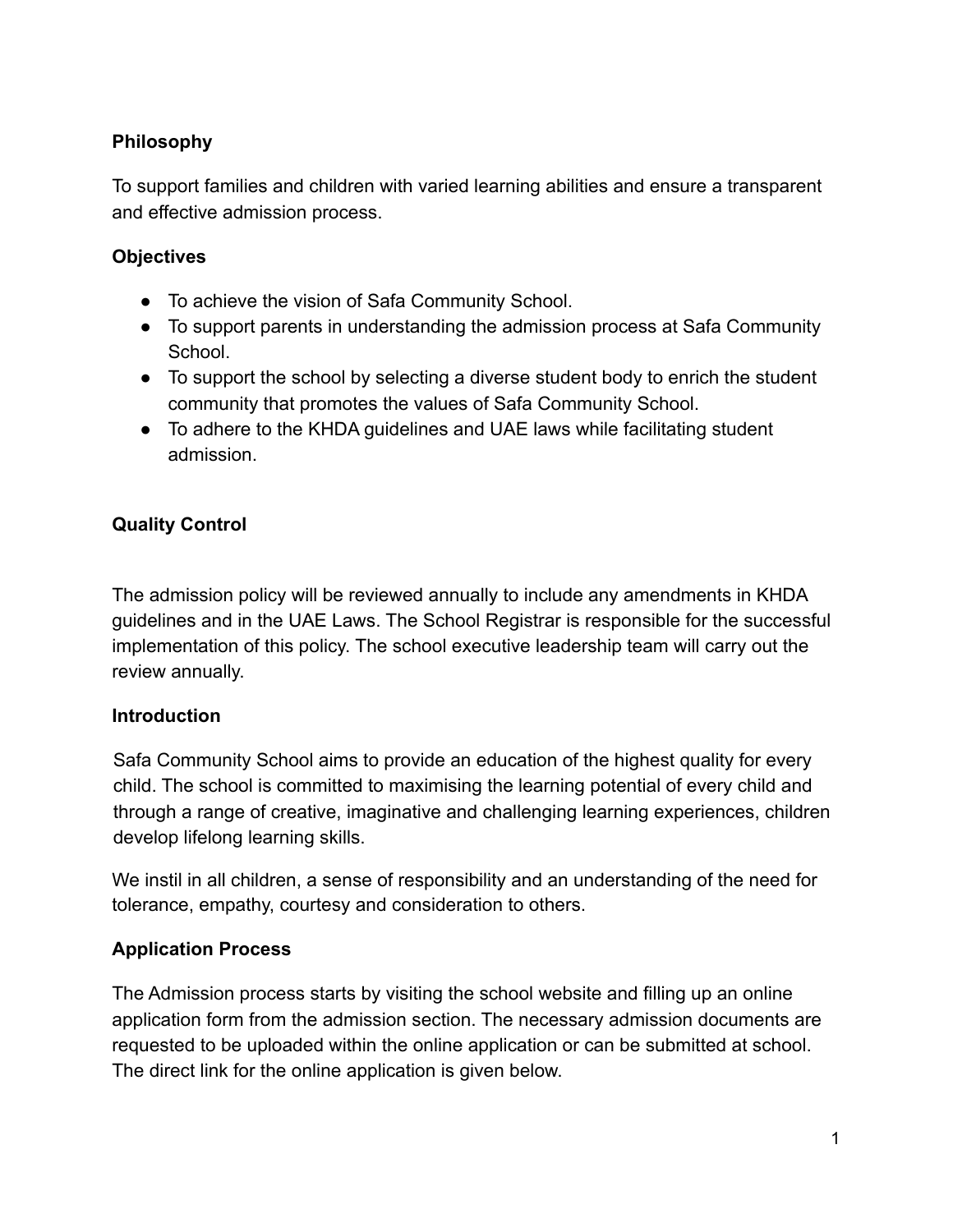Kindly make sure you check our website information for the Year Group Eligibility to ensure that you apply for the correct year group for your child.

- Parent Valid Documents Mandatory
- Passport copy.
- Residency visa.
- Emirates ID of Parents (front and back)

Student Valid Documents – Mandatory

- Passport copy
- Residency visa of student
- Emirates ID of Student (front and back)
- Birth Certificate
- Vaccination Card A copy of the recent card should be submitted to the school clinic along

with a filled medical form at the start of schooling.

● Recent report cards of the last 2 years of study - copies should be provided in **English** 

Please be aware it is the responsibility of the parent to inform the school of any changes in circumstances of a child, for example, should the custodian of the child change.

The registration team will contact the parent after reviewing the application within 2 working days.

Admission Fee – AED 500 to be paid by cash/card/ bank transfer for the application to be considered. This fee is non-refundable and does not guarantee that a seat will be offered. If a particular year group is full, this fee is payable in order to place the student on the waiting list. The Application will be considered incomplete until all the above have been received.

*Leaving certificate for students coming from Dubai schools:* this is an important document required by KHDA. The Transfer Certificate needs to be collected from the student's current school at the end of the Academic Year and submitted to EIS before the first joining day of the student.

*Leaving Certificate Outside Dubai* is required by the UAE Ministry of Education from Year 3 and above. It requires attestation from the country of origin. A sample can be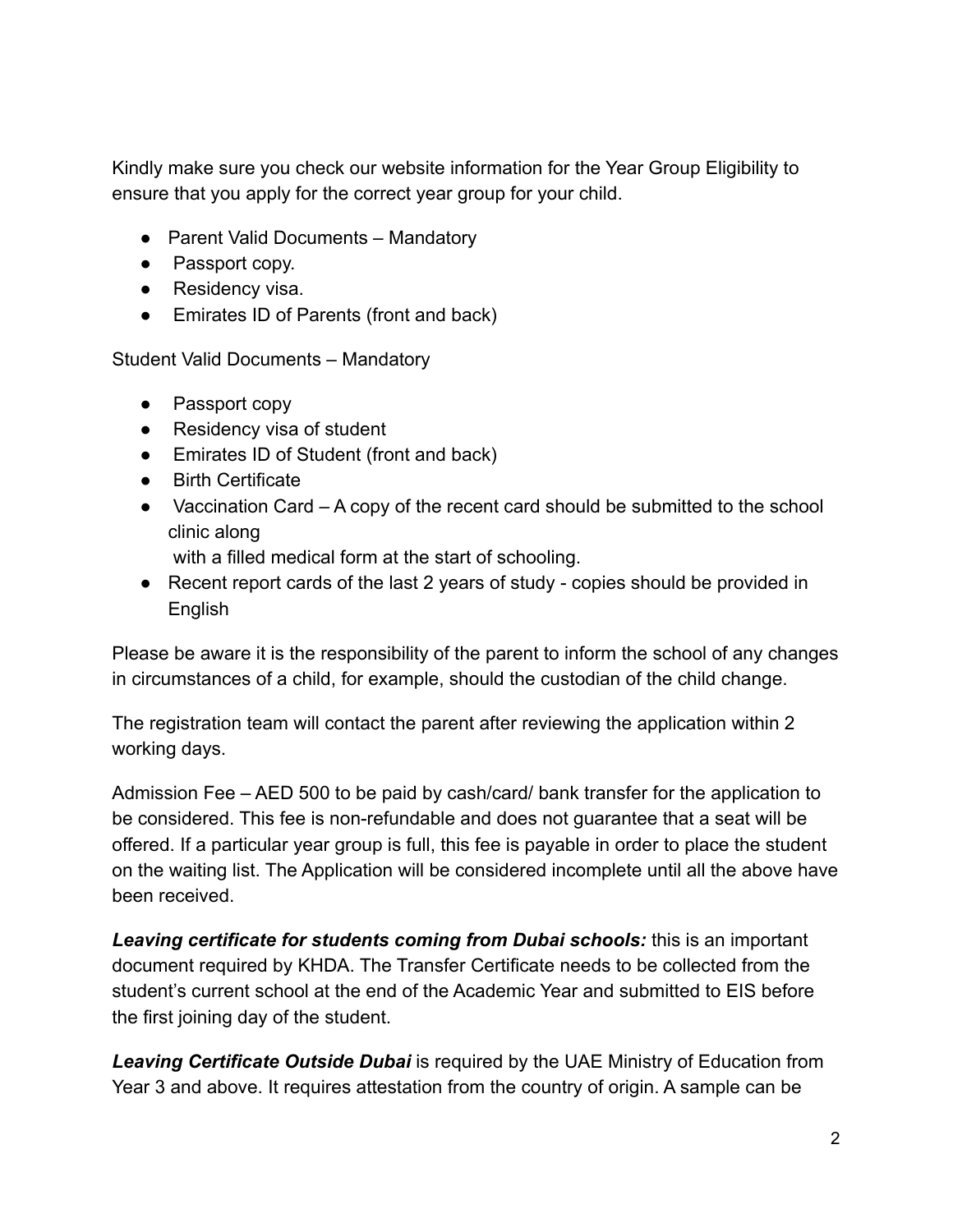At Safa Community School, our assessments take into consideration the whole child. We observe communication skills, social development, behaviour, attitude, manners, and physical development – both large and small motor control and academic levels. We are also interested in specific talents in any field – musical, sporting or artistic, as well as academic.

## **Assessment Information:**

- Foundation 1 and 2: A recent Nursery report is requested, if applicable, and all children are invited into school for a playdate, where our staff make observations to inform class placements.
- Year 1 and 2: Children are invited into school for a playdate, where we observe children at play looking at physical development, body awareness and readiness for learning.
- Year 3 to 6: Children are invited into school to complete a CAT4 assessment. Children also meet with a member of the pastoral team to engage in general conversation and share interests. Any documents such as previous reports, awards, or other indications of special interest or talent will be welcomed by the pastoral team to assist in forming a more complete picture of your child.
- Secondary: Students complete a CAT4 assessment and are invited to talk with the Head of Secondary and/or a pastoral lead, to share strengths, interests and goals for their secondary journey.

We take our time to allow us to get to know your child and assessments will normally take 30-60 minutes in Foundation Stage and Year 1. CAT4 testing requires an online assessment that takes approximately 1 hour and 40 minutes. All assessments are conducted either individually or in the form of a small group to ensure that it is a relaxed, stress-free experience.

Children with a range of complex needs, who are unable to access their year group assessments, will spend some time in a classroom to ensure the environment can be adapted to suit their needs. Accessible assessments, and/or observations will determine the level of support required. Parents will also be invited to speak to the Inclusion and Pastoral Heads to paint a full picture of the child's needs. A bespoke transition plan will be available, where it is deemed necessary.

All assessment documents, results and assessor's comments remain the property of Safa Community School. After the assessment, you will be contacted within a week by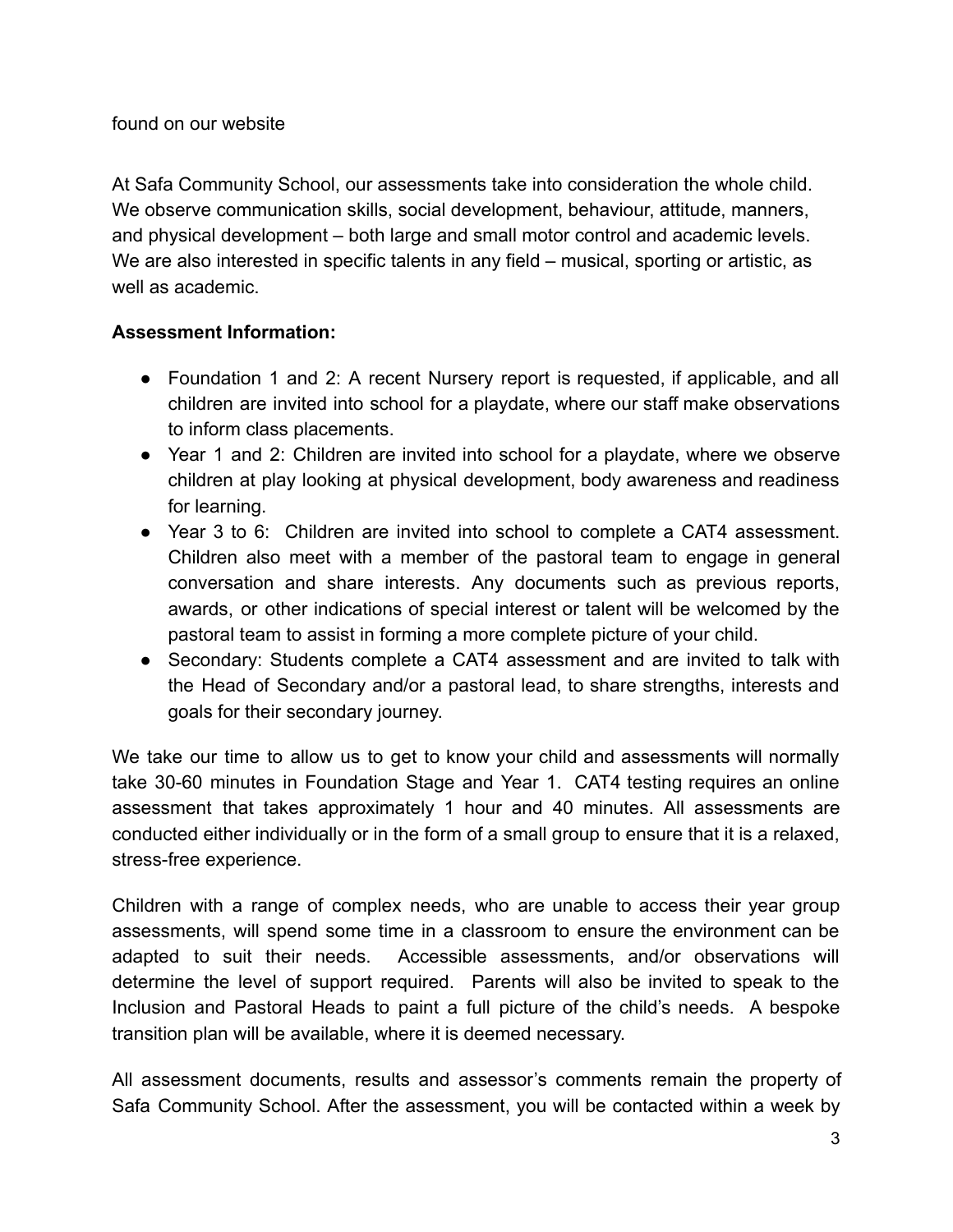the Registrar who will inform you whether Safa Community School are able to offer a place. Once offered, parents are requested to pay security deposits within 7 days, as per KHDA guidelines.

Safa Community School admits pupils in line with the Dubai Ministry regulations and the Safa Community School's admission policy.

The school welcomes students of determination and ensures that students are not refused admission based only on their experience of SEND. Our specialist Inclusion team ensures that each child achieves their true potential. For further information please see our Inclusion Policy.

Enquiries regarding the school can be made via the online enquiry form which can be accessed via this web site or by contacting the school directly. The Registrar is available to answer any individual queries regarding admissions.

The Registrar will be able to assist parents with the completion of all paperwork concerning registration. Providing that the registration process is complete and within Ministry cut off dates, places are offered immediately.

Safa Community School's admission's policy considers all children. Families are welcome to apply to Safa Community School regardless of nationality, ethnicity, gender or religion. Safa Community School is a truly inclusive, National Curriculum school.

Whenever possible we aim to interview every child and their parents prior to entry and each child must take an age-related placement test to ensure that they are ready for the high-quality education on offer at Safa Community School.

When considering placing a child within Safa Community School we consider the information provided by the child, parents, evidence from the previous school (school reports), the placement test and any other information that has been provided.

Documents required for registration are as follows:

- · A copy of your child's passport plus UAE entry stamp and/or residency page;
- · A copy of Emirates ID for child and both parents;
- · 3 recent passport photographs (on photographic paper on white background please);
- · Copies of your child's last 2 school reports for all children entering Year 1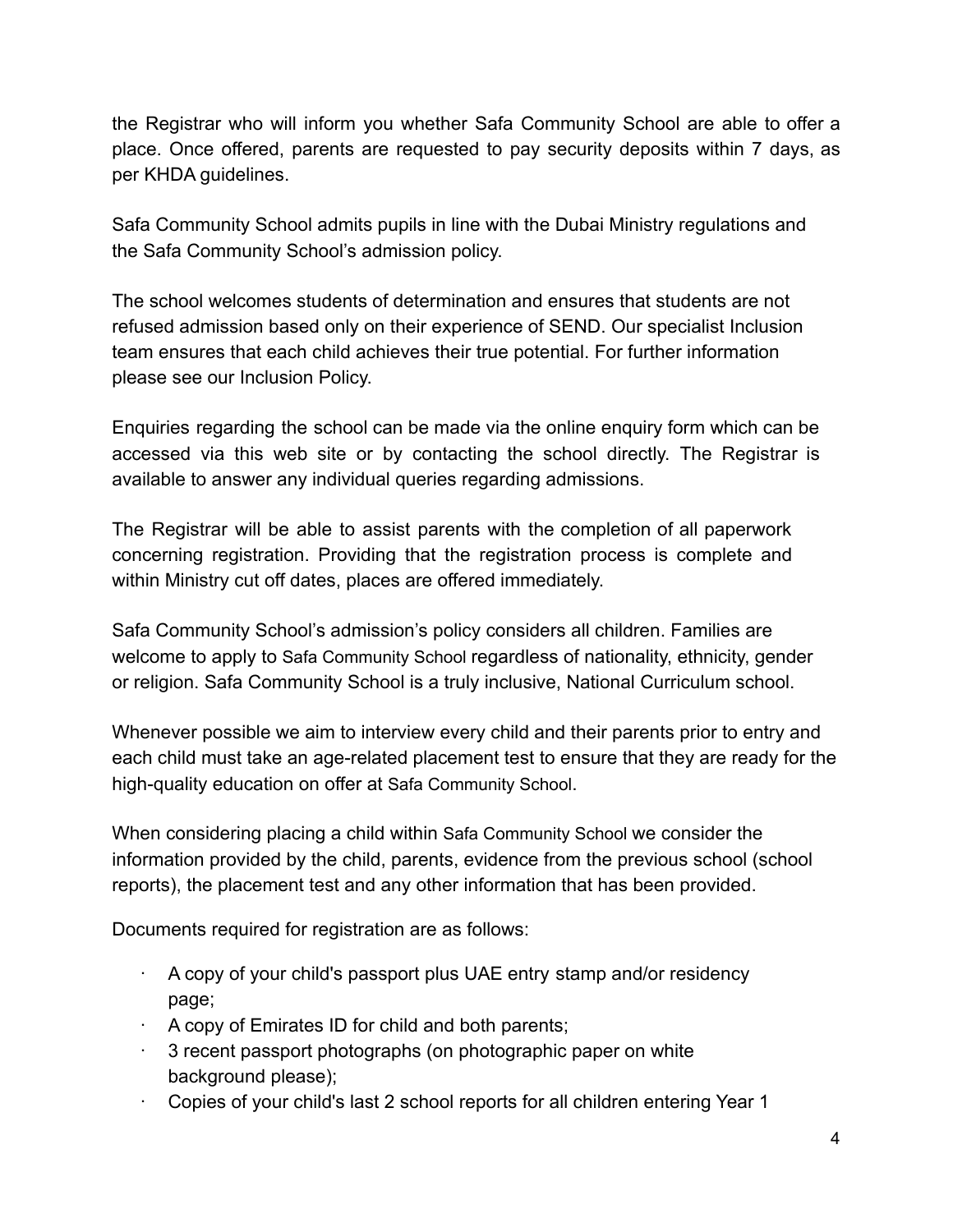and above;

- · Transfer certificate: see below;
- · Full details of any special educational needs, individual education plans (IEPs) and any Educational Psychologist's or other therapist's reports available. It is essential that all educational history is presented to Safa Community School prior to a place being offered;
- · 1 copy of your child's birth certificate (residents of some countries must produce an attested copy);
- Registration fee of AED 500 (non-refundable).

An application form is available to download via this website. This then needs to be submitted with the appropriate supporting documents as itemised above. Alternatively, application forms are available via the School Reception.

Please note that registration does not guarantee your child a place. Applicants to Safa Community School are advised to regularly contact the Registrar to discuss the status of their application.

Receiving an offer of a place at Safa Community School, Dubai will give you priority placement for Year 7 at Safa Community School. Registration fees to these schools will still need to be paid, however, your child will not need to take any assessments.

## **Transfer Certificate**

Every student is required by UAE Ministry of Education Law to produce a transfer certificate from their last school. This is strictly enforced and failure to produce a properly completed certificate, or a legally binding undertaking to produce all the necessary documentation, will result in your child's place being withdrawn.

Please discuss your child's transfer certificate requirements with the Registrar as your country of origin and last school is taken into consideration.

The Certificate must be on official school letterhead and must contain the following information:

- · Full name of the child
- · Date of enrolment in the school
- · Child's date of birth
- · Date the child left the school
- · Grade / Class on leaving the school